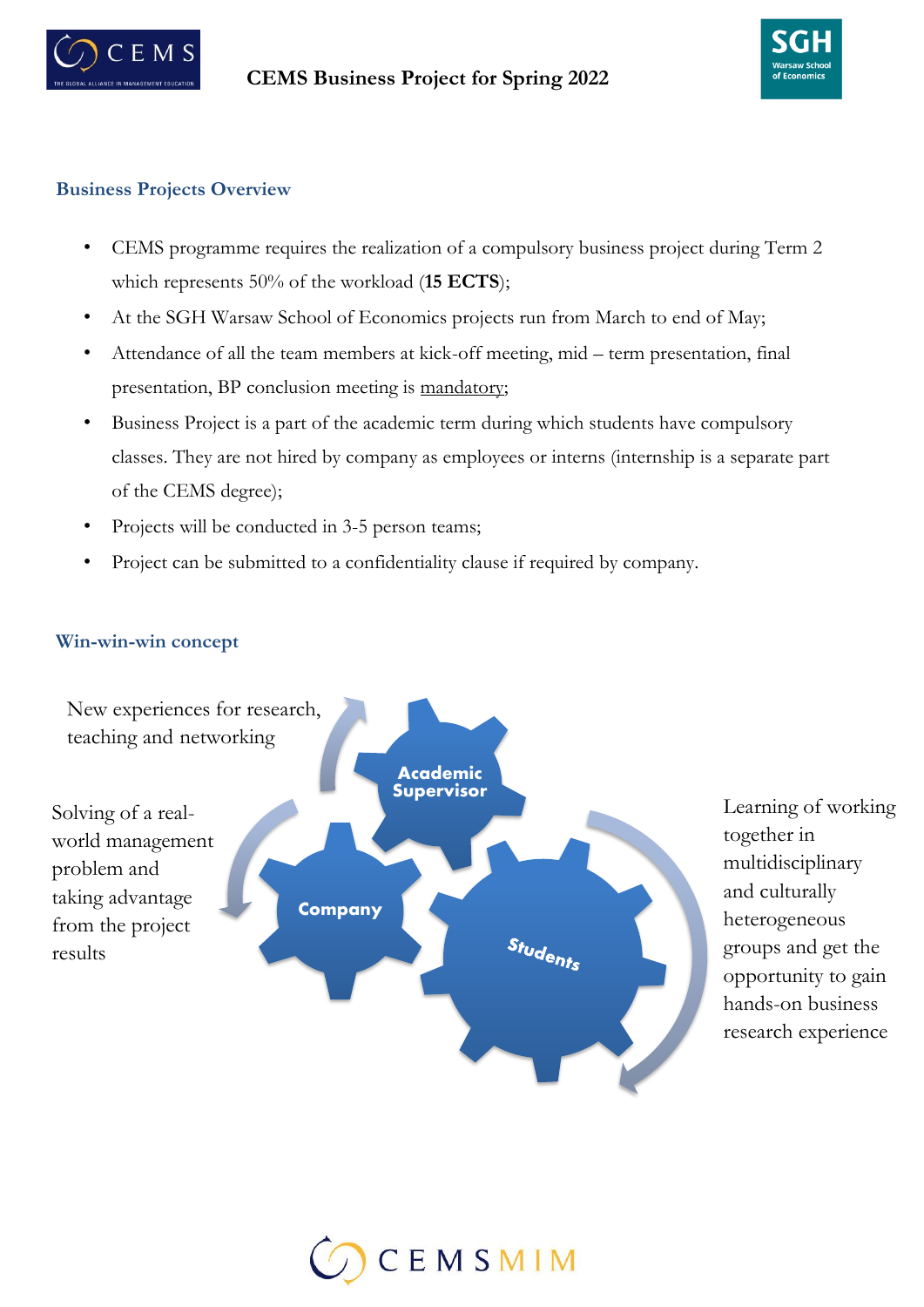



## **Evaluation of Business Projects**

- Company Business Project Coordinator(s) and SGH Academic Advisors supervise the project.
- The scope of work (similar to a half-time job), encounters calendar, intermediate reports, global timing and other practical details are defined by company (Company Business Project Coordinators) and SGH Academic Advisors.
- Business Project evaluation is based on:
	- $\triangleright$  an oral presentation
	- $\triangleright$  a written report (if required by the company).
- Company Business Project Coordinator(s) and Academic Advisors will evaluate the project on the basis of the written report and oral presentation. SGH Business Project Coordinator is responsible for grading the project.

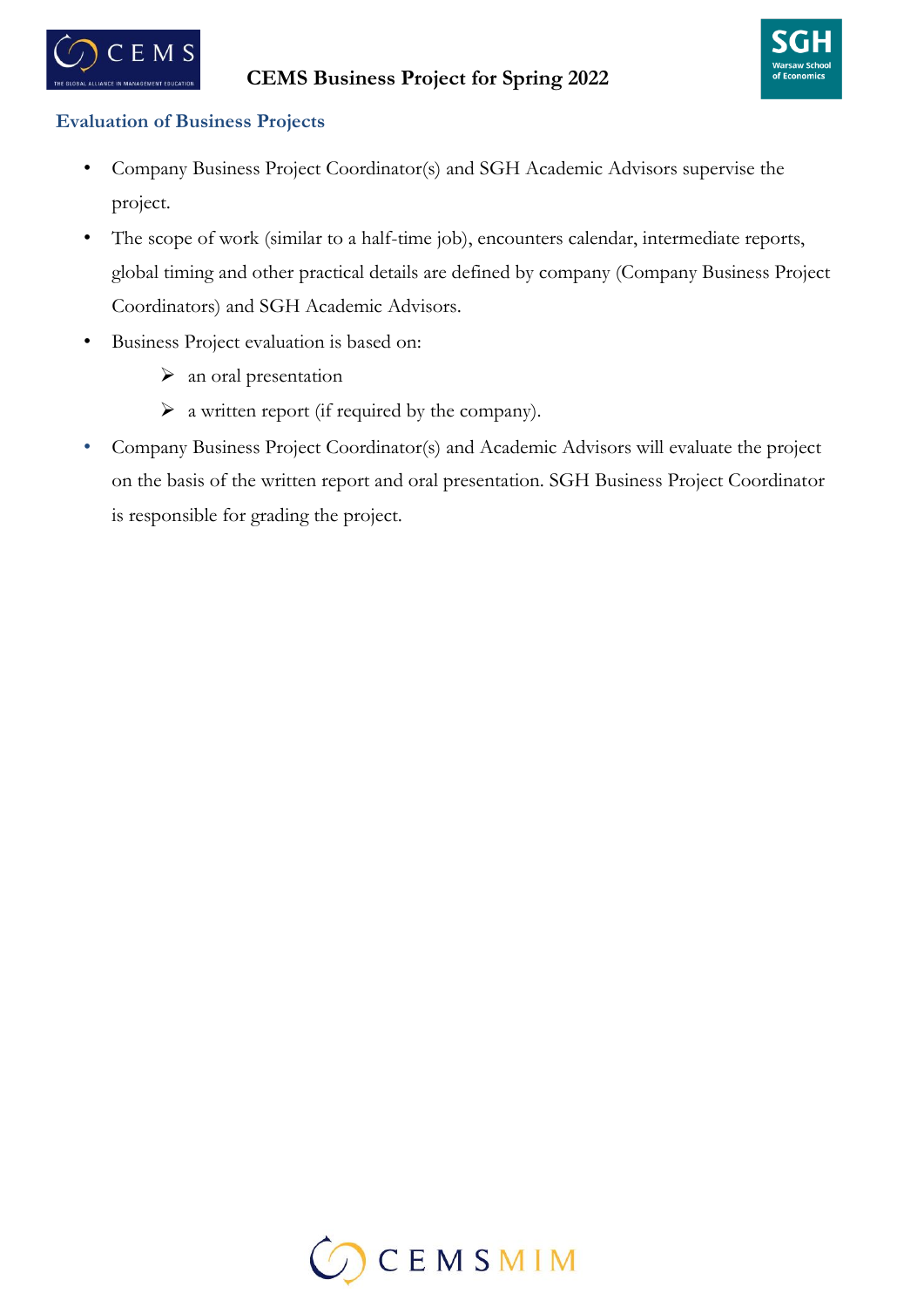



## **CEMS Business Project proposal for Spring 2022**

| <b>Company &amp; Contact Information</b>         |                                   |
|--------------------------------------------------|-----------------------------------|
| <b>Organisation Name</b>                         | Hilti                             |
| <b>Primary Industry</b>                          | Construction industry             |
| <b>Company logo</b>                              | . = 11 ™u r                       |
|                                                  | <b>X-border</b>                   |
| <b>Project Sponsor</b>                           |                                   |
| <b>Name</b>                                      | Rafail Foutzopoulos               |
| <b>Job Title</b>                                 | <b>Head of Trade Marketing</b>    |
| Main contact (if different from Project Sponsor) |                                   |
| <b>Name</b>                                      | Michalina Pajestka                |
| <b>Job Title</b>                                 | <b>Talent Acquisition Manager</b> |
| Location (City, Country)                         | Warsaw, Poland                    |

| <b>Project Information</b>                         |                                                 |
|----------------------------------------------------|-------------------------------------------------|
| <b>Business Project Title (short clear title)</b>  | Jobsite productivity increase through reality   |
|                                                    | capture - outset situation and outlook for      |
|                                                    | <b>Central Europe</b>                           |
| <b>Business Project objectives (describe the</b>   | Goal: proposal for improving customers          |
| project and desired outcome)                       | workflows for progress documentation and        |
|                                                    | quality control for contractors                 |
|                                                    | current workflows in progress                   |
|                                                    | documentation - map current processes,          |
|                                                    | identify needs, personas involved, pain points, |
|                                                    | best practices, SW and HW in use                |
|                                                    | current workflows in quality control -          |
|                                                    | map current processes, identify needs,          |
|                                                    | personas involved, pain points, best practices, |
|                                                    | SW and HW in use                                |
|                                                    | make proposals based on SW and HW               |
|                                                    | needs focused on key use cases                  |
|                                                    | <b>TBC</b>                                      |
| <b>Business Project background information and</b> | Roadmap & Methodology:                          |
| key challenges                                     | 1.Kick-off session (local PM, global PM)        |
|                                                    | 2.Q&A before field rides (if needed)            |
|                                                    | 3. Field rides with account managers - pre-     |
|                                                    | arranged customer visits with selected          |
|                                                    | customers who are open to innovations           |

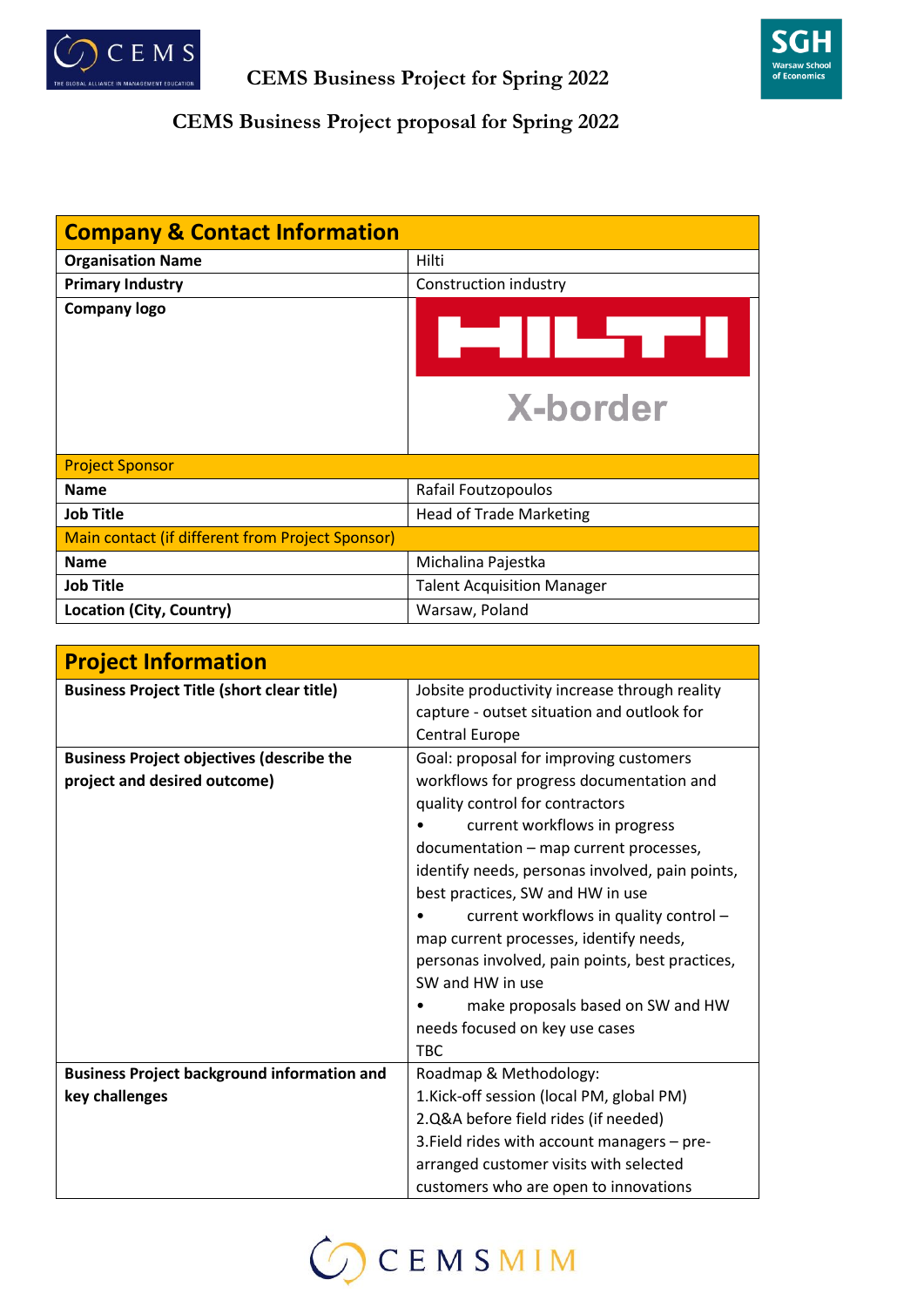



|                                                              | (supporting material available: 1 pilot sensing<br>tool which needs to rotate between countries -<br>schedule to be agreed, how to videos, sensing<br>videos)<br>1. Catch-up session, Q&A (local PM, global PM)<br>2. Final presentation |
|--------------------------------------------------------------|------------------------------------------------------------------------------------------------------------------------------------------------------------------------------------------------------------------------------------------|
|                                                              | *we will be available for                                                                                                                                                                                                                |
|                                                              | discussion/questions/catch up session during                                                                                                                                                                                             |
|                                                              | the whole project if necessary                                                                                                                                                                                                           |
| <b>Expected outcome (describe what outcomes</b>              | <b>TBA</b>                                                                                                                                                                                                                               |
| do you feel would confirm the project was a<br>success)      |                                                                                                                                                                                                                                          |
| Planned Timeline (your project timeline should               | Kick off meeting at the company- second half of                                                                                                                                                                                          |
| be in line with the proposed timeline of our                 | February 2022                                                                                                                                                                                                                            |
| school - already put forward)                                | Mid-term presentation-till                                                                                                                                                                                                               |
|                                                              | 14 April 2022 (TBC)                                                                                                                                                                                                                      |
|                                                              | Final Presentation (till end of May 2022) - late                                                                                                                                                                                         |
|                                                              | May                                                                                                                                                                                                                                      |
|                                                              | BP conclusion meeting - 7-8 June 2022 (TBC)<br>Weekly meetings of the student team are                                                                                                                                                   |
|                                                              | expected                                                                                                                                                                                                                                 |
| Final outcomes will be in the form of:                       | x extensive Power Point presentation                                                                                                                                                                                                     |
|                                                              |                                                                                                                                                                                                                                          |
| Expected number of students for the project                  | 6 (2 from SGH, others from VSE and CUB)                                                                                                                                                                                                  |
| Are there specific requirements and/or                       | English sufficient,                                                                                                                                                                                                                      |
| expertise necessary for students on this                     | Czech/Slovak/Polish/Hungarian advantageous                                                                                                                                                                                               |
| project (language/skills)? We will try to                    | but not necessary                                                                                                                                                                                                                        |
| accommodate your request but cannot<br>guarantee it.         |                                                                                                                                                                                                                                          |
| Confidentiality:                                             | X Yes                                                                                                                                                                                                                                    |
| Are students required to sign a non-disclosure<br>agreement? | $\Box$ No                                                                                                                                                                                                                                |
| Other requirements and information about the                 | This is x-border project that is done in                                                                                                                                                                                                 |
| project that you would like to share at this                 | cooperation between 3 countries: Czechs,                                                                                                                                                                                                 |
| stage                                                        | Hungary and Poland. Special focus on this                                                                                                                                                                                                |
|                                                              | problematics in V4 countries.                                                                                                                                                                                                            |

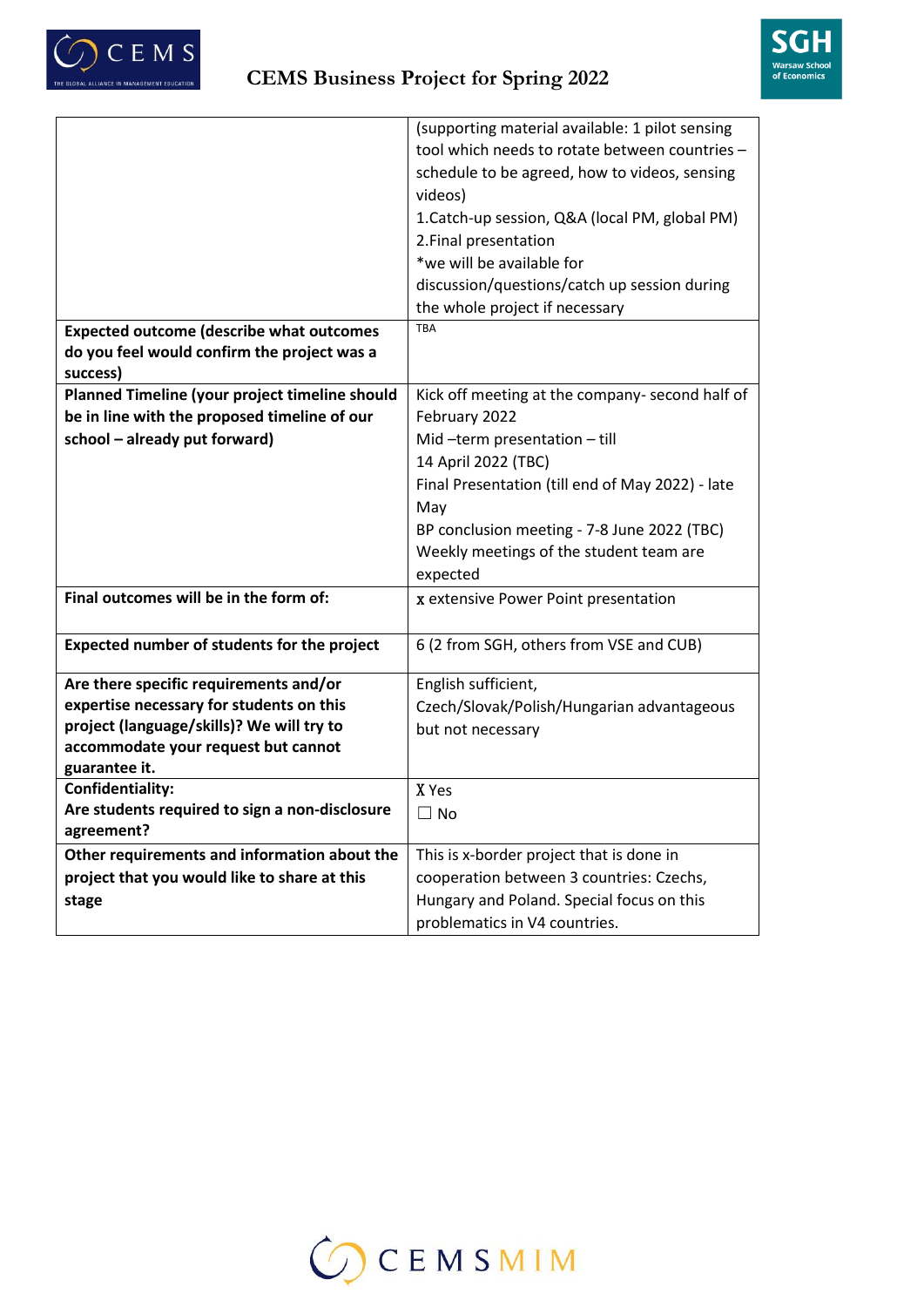



| <b>Company &amp; Contact Information</b>         |                                |
|--------------------------------------------------|--------------------------------|
| <b>Organisation Name</b>                         | McKinsey & Company             |
| <b>Primary Industry</b>                          | <b>Strategy Consulting</b>     |
| <b>Company logo</b>                              | McKinsey<br>& Company          |
| <b>Project Sponsor</b>                           |                                |
| <b>Name</b>                                      | Paul Rutten                    |
| <b>Job Title</b>                                 | Partner                        |
| Main contact (if different from Project Sponsor) |                                |
| <b>Name</b>                                      | Michal Hajdan                  |
| <b>Job Title</b>                                 | <b>Senior Business Analyst</b> |
| Location (City, Country)                         | Warsaw, Poland                 |

| <b>Project Information</b>                        |                                                    |
|---------------------------------------------------|----------------------------------------------------|
| <b>Business Project Title (short clear title)</b> | #SpeedUpSustainability - How can SMEs              |
|                                                   | improve their environmental sustainability fast?   |
| <b>Business Project objectives (describe the</b>  | Students will identify barriers and opportunities  |
| project and desired outcome)                      | for environmental sustainability in SMEs per       |
|                                                   | country and will have the opportunity to           |
|                                                   | present team specific results at the "Estoril      |
|                                                   | conference" in 2022 at Nova (Portugal)1            |
|                                                   | Project steps and guiding questions:               |
|                                                   | Situation - Country perspective: What<br>1.        |
|                                                   | are the locally relevant sustainability challenges |
|                                                   | (in general)? What is the country's industry       |
|                                                   | footprint and which sustainability challenges      |
|                                                   | are imposed by that? What is the respective        |
|                                                   | share of SMEs per country and within those         |
|                                                   | industries? What are industry specific levers to   |
|                                                   | increase the sustainability of SMEs? Which         |
|                                                   | already established local support mechanisms       |
|                                                   | (i.e., governmental programs) have proven          |
|                                                   | successful to foster sustainability in SMEs?       |
|                                                   | Situation - SME perspective: Are local<br>2.       |
|                                                   | SMEs aware of their need for change in light of    |
|                                                   | sustainability? What are they doing or planning    |
|                                                   | to do to address local sustainability challenges,  |
|                                                   | especially if their business is facing economic    |
|                                                   | pressure? Which KPIs are used to track the         |

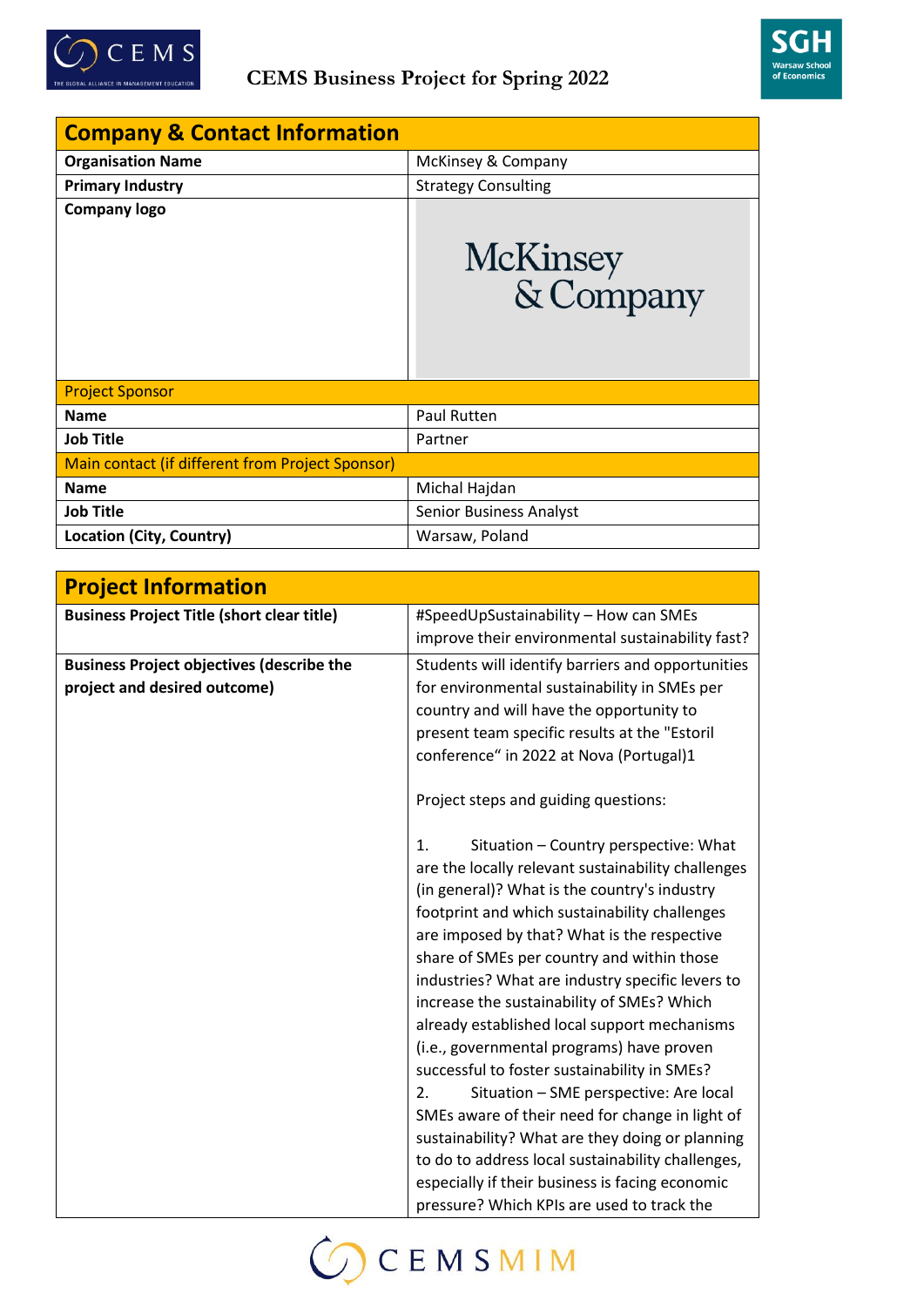



|                                                    | changes? How is the transformation               |
|----------------------------------------------------|--------------------------------------------------|
|                                                    | communicated to shareholders and employees?      |
|                                                    | Solution - SME perspective: Which<br>3.          |
|                                                    | specific SMEs stand out in addressing the local  |
|                                                    | sustainability challenges? What are the main     |
|                                                    |                                                  |
|                                                    | reasons for their success? Through which         |
|                                                    | mechanisms do they address sustainability        |
|                                                    | challenges? In contrast, which factors led to    |
|                                                    | SMEs lagging behind, and how can these           |
|                                                    | inhibiting factors be addressed? What are key    |
|                                                    | learnings?                                       |
|                                                    |                                                  |
|                                                    | 1. Format: Pitch sessions of results per country |
|                                                    | and consolidation of overarching learnings;      |
|                                                    | Either live at the Nova university campus or     |
|                                                    | online [TBD]                                     |
| <b>Business Project background information and</b> | Sustainability                                   |
| key challenges                                     | Sustainability is the defining strategic         |
|                                                    | topic in the upcoming decades. While the         |
|                                                    | overall importance is clear, tangible levers for |
|                                                    | impactful local/individual action are not.       |
|                                                    | As leaders of tomorrow, younger                  |
|                                                    | "purpose" generation aims to positively change   |
|                                                    | the world and demands fast action to become      |
|                                                    | more sustainable, as their livelihood is on the  |
|                                                    | line. Currently, they are pushing the older      |
|                                                    | generation that is still in the political and    |
|                                                    | economic driver seat to stronger focus on        |
|                                                    | sustainability by raising their voice through    |
|                                                    | initiatives such as "Fridays for Future"         |
|                                                    |                                                  |
|                                                    | <b>SMEs</b>                                      |
|                                                    | SMEs are oftentimes overlooked in                |
|                                                    | public discussions about sustainability. While   |
|                                                    | the contribution of major corporations (e.g.,    |
|                                                    | "just 100 companies responsible for 71% of       |
|                                                    | global emissions") as well as their upcoming     |
|                                                    | transformations receive major attention (e.g.,   |
|                                                    | "Exxon loses board seats to activist hedge fund  |
|                                                    | in landmark climate vote"), the role of SMEs     |
|                                                    | receives significantly less attention.           |
|                                                    | SMEs are impacted more by local                  |
|                                                    | specifics and less exposed to global pressures.  |
|                                                    | Due to their global footprint, large companies   |
|                                                    | face a more uniform pressure to change than      |
|                                                    | local SMEs. At the same time, large companies    |
|                                                    | have more room for maneuvers to address the      |
|                                                    | required change, and are not limited by local    |
|                                                    | circumstances of specific countries.             |
|                                                    |                                                  |

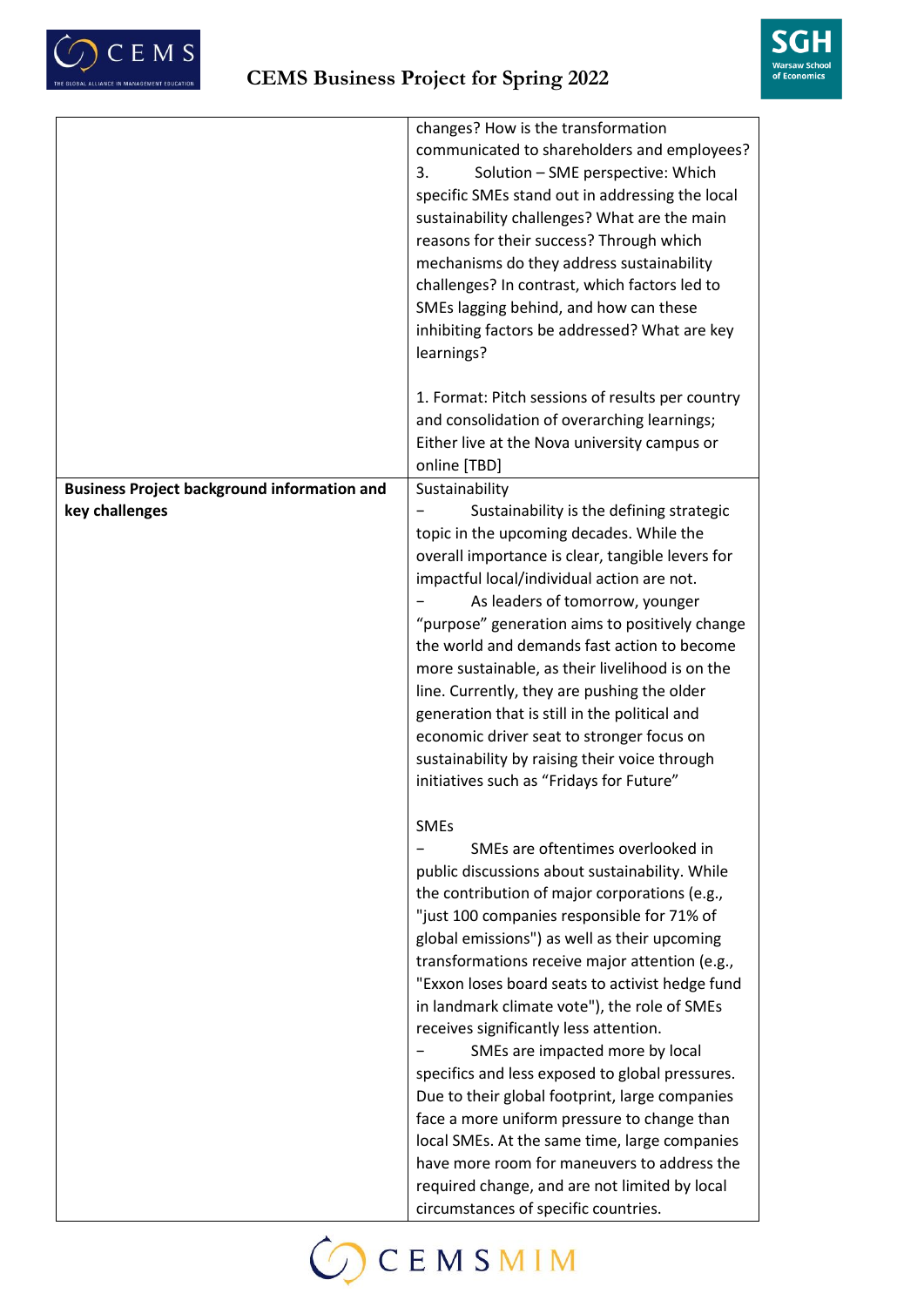



|                                                         | Beyond tangible improvements within<br>their core business, SME actions can have a<br>large societal impact. In the EU, two out of<br>three employees are employed at SMEs. Efforts<br>to influence the individual employee's<br>perception of, opinion on, and personal action<br>in favor of sustainability can thus be a<br>multiplicator for change on a societal level.                                                                                                                                                                                    |
|---------------------------------------------------------|-----------------------------------------------------------------------------------------------------------------------------------------------------------------------------------------------------------------------------------------------------------------------------------------------------------------------------------------------------------------------------------------------------------------------------------------------------------------------------------------------------------------------------------------------------------------|
|                                                         | Sources: The Guardian, Reuters, Eurostat                                                                                                                                                                                                                                                                                                                                                                                                                                                                                                                        |
| <b>Expected outcome (describe what outcomes</b>         | 1. Situation - Country perspective                                                                                                                                                                                                                                                                                                                                                                                                                                                                                                                              |
| do you feel would confirm the project was a<br>success) | Overview on: local challenges regarding<br>sustainability (in general and for SMEs<br>based on specific industry footprint, etc.),<br>SME share (and descriptives <sup>1</sup> ), country<br>practices/levers/support mechanisms to<br>facilitate change of SMEs, local challenges<br>that hinder businesses from changing<br>faster                                                                                                                                                                                                                            |
|                                                         | 2. Situation - SME perspective<br>Transcripts of interviews with at least 3x3<br>SMEs and max. 6 customers/suppliers<br>List of descriptive statistics of per<br>interview partner (size, industry, )<br>Assessment of sustainability maturity level<br>per interview partner based on interview<br>and deviation of overview "Number of<br>SMEs per maturity level"<br>Standardized profiles of SMEs'<br>sustainability maturity levels,<br>drivers/barriers of sustainability, plans,<br>Clustering of SMEs in sustainability<br>"frontrunners" and "laggards |
|                                                         | Note: The unstructured interviews only serve to<br>validate SMEs' statements/positioning                                                                                                                                                                                                                                                                                                                                                                                                                                                                        |
|                                                         | 3. Solution - SME perspective<br>Per industry of SMEs<br>"Frontrunners": Overview on relevant<br>levers and drivers for sustainability in<br>those SMEs > Why are the fast SMEs fast<br>in sustainability?<br>"Laggards": Overview on relevant barriers<br>of becoming more sustainable and levers<br>to support those > How can we speed up<br>those SMEs?                                                                                                                                                                                                     |

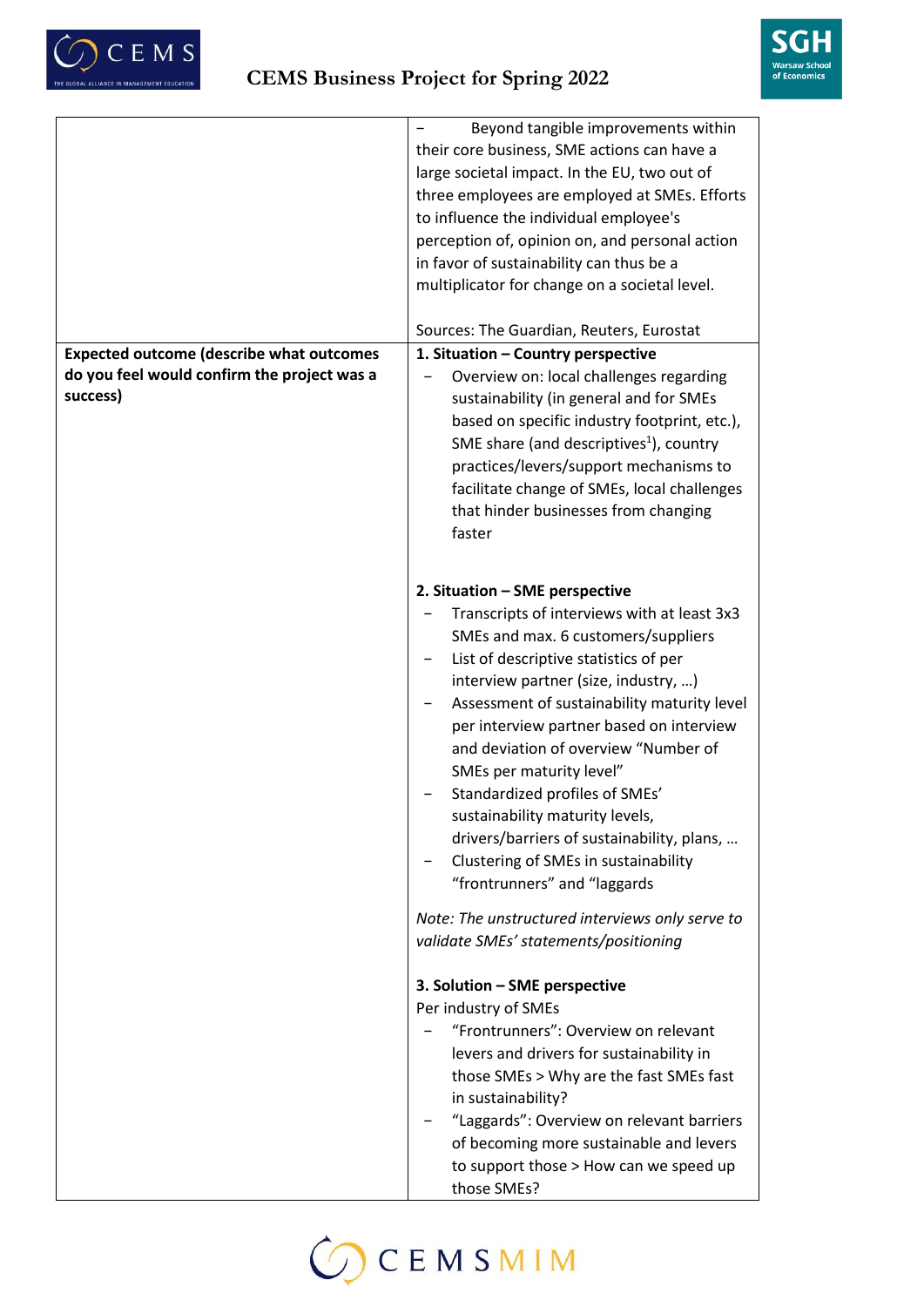



| List of tangible best practices (that can also<br>be shared across industries)                  |
|-------------------------------------------------------------------------------------------------|
|                                                                                                 |
|                                                                                                 |
| Per country: Overview showing which SDGs are                                                    |
| addressed by SMEs in this country                                                               |
|                                                                                                 |
| 1. Business focus, employees, share on total industry/GDP,                                      |
| Planned Timeline (your project timeline should<br>Kick off meeting at the company (1-           |
| be in line with the proposed timeline of our<br>12 March 2022)                                  |
| school - already put forward)<br>Mid-term presentation-till                                     |
| 14 April 2022 (TBC)                                                                             |
| Final Presentation (till end of May 2022) -                                                     |
| BP conclusion meeting - 7-8 June 2022 (TBC)                                                     |
|                                                                                                 |
| Biweekly problem-solving sessions (PSS) with                                                    |
| business consultants throughout the project                                                     |
| (optional).                                                                                     |
| Final outcomes will be in the form of:<br>x extensive Power Point presentation                  |
|                                                                                                 |
| Expected number of students for the project<br>6 however we are flexible                        |
|                                                                                                 |
| Are there specific requirements and/or<br>We welcome all skill profiles, but we want to         |
| expertise necessary for students on this<br>aim for a team with a 50:50 gender quota and        |
| project (language/skills)? We will try to<br>at least one Polish native speaker (ideally, two). |
| accommodate your request but cannot<br>In general, we are looking for intrinsically             |
| guarantee it.<br>motivated students with outstanding grades                                     |
| and references, willing to make a real change.                                                  |
|                                                                                                 |
| Profiles with experience in                                                                     |
| quantitative/qualitative analyses as well as                                                    |
| experience in sustainability and/or consulting                                                  |
| are preferred (not mandatory).                                                                  |
| Confidentiality:<br>X Yes                                                                       |
| Are students required to sign a non-disclosure<br>$\Box$ No                                     |
| agreement?                                                                                      |
| Other requirements and information about the<br>In 2019, 2020 and 2021, McKinsey & Company      |
| project that you would like to share at this<br>has successfully leveraged the potential of     |
| CEMS and its global network by<br>stage                                                         |
| offering international, cross-border Business                                                   |
| Projects called #SpeedUp. We have offered our                                                   |
| Business Projects at 15+ CEMS universities                                                      |
| around the world, aiming to compare nation-                                                     |
| specific approaches to contemporary issues.                                                     |
| The unprecedented initiative has brought                                                        |
| together 100+ consultants in our local McKinsey                                                 |
| offices, 25+ CEMS student teams with academic                                                   |
| advisors, as well as numerous external experts.                                                 |
|                                                                                                 |
| CEMS student teams also had the chance to                                                       |

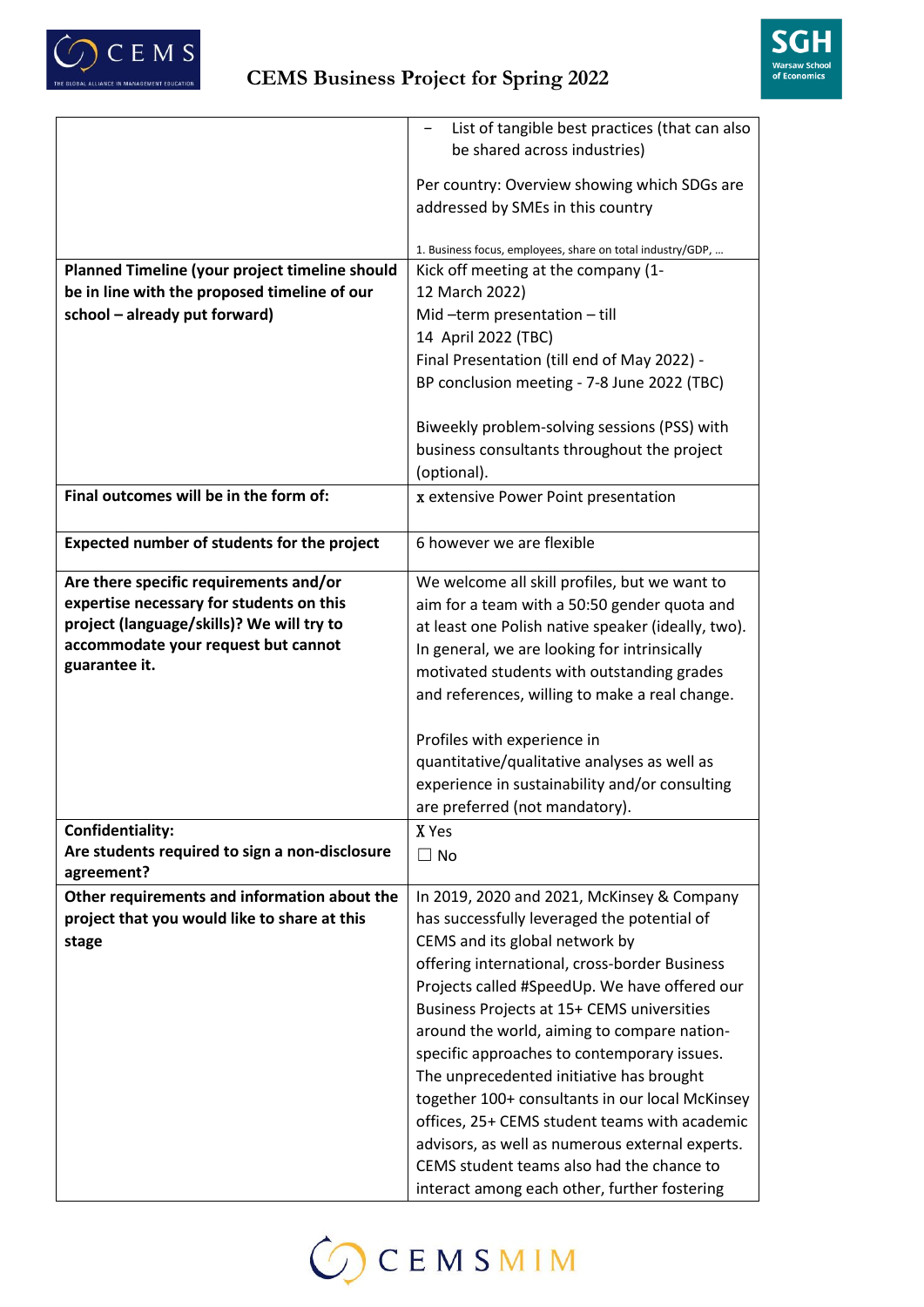



| <b>Company &amp; Contact Information</b> |                                                 |
|------------------------------------------|-------------------------------------------------|
| <b>Organisation Name</b>                 | L'Oréal                                         |
| <b>Primary Industry</b>                  | <b>Beauty Care- Cosmetics</b>                   |
| <b>Company logo</b>                      | <b>L'ORÉAL</b>                                  |
| <b>Project Sponsor</b>                   |                                                 |
| <b>Name</b>                              | Inez Golda, Senior Brand Manager                |
|                                          | with participation of Tomasz Żelichowski, Brand |
|                                          | Business Director La Roche-Posay & CeraVe       |
|                                          | Poland-Baltics                                  |
| Job Title                                | CeraVe Senior Brand Manager                     |

| <b>Project Information</b>                         |                                                 |
|----------------------------------------------------|-------------------------------------------------|
| <b>Business Project Title (short clear title)</b>  | How to increase penetration of                  |
|                                                    | dermocosmetics among young consumers (age       |
|                                                    | 18-24) through the CeraVe brand in Poland?      |
| <b>Business Project objectives (describe the</b>   | Answer following questions:                     |
| project and desired outcome)                       |                                                 |
|                                                    | How to reach young consumers?                   |
|                                                    | How to convince them to use                     |
|                                                    | dermocosmetic? How make young                   |
|                                                    | consumer aware of the advantage of              |
|                                                    | dermocosmetic products? What                    |
|                                                    | barriers need to be overcome?                   |
|                                                    | How to effectively promote                      |
|                                                    | dermocosmetic products to young                 |
|                                                    | population?                                     |
|                                                    | How to build the brand image in                 |
|                                                    | answering to young people's needs and           |
|                                                    | doubts with Cerave products?                    |
|                                                    |                                                 |
| <b>Business Project background information and</b> | CeraVe is a shining, growing star of            |
| key challenges                                     | dermocosmetics markets. Launched in 2010s,      |
|                                                    | the brand is already #3 global dermocosmetic    |
|                                                    | brand, growing its business by 200-250% by      |
|                                                    | year. The brand is native to social media and   |
|                                                    | has already started to democratize the access   |
|                                                    | to good quality cosmetics to young people.      |
|                                                    | How to further use the potential that the brand |
|                                                    | has to attract young people to look for better  |

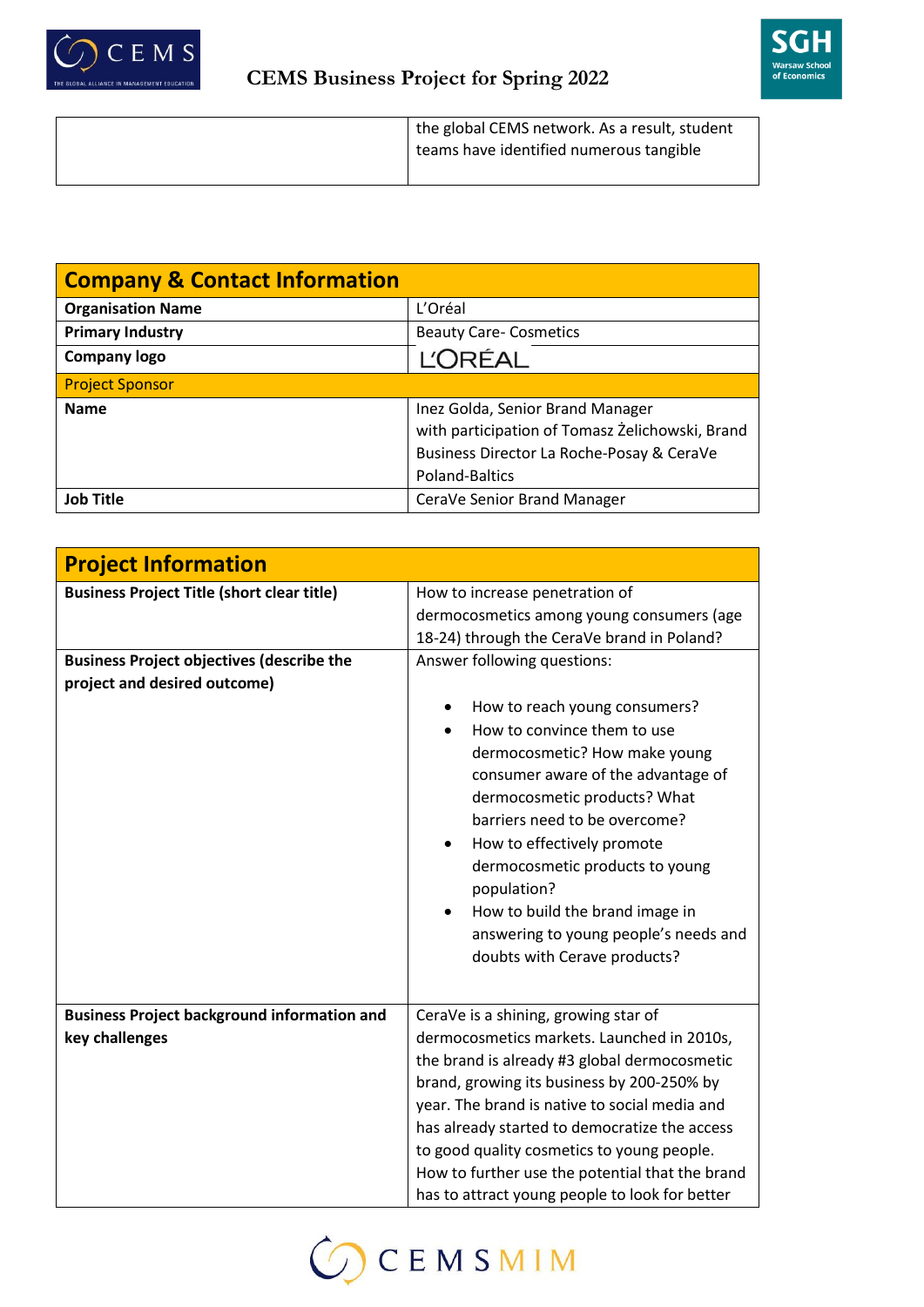



|                                                                                                                                                                                         | skincare products in the pharmacy (online &                                                                                                                                                                                                                                                                                                                                                               |
|-----------------------------------------------------------------------------------------------------------------------------------------------------------------------------------------|-----------------------------------------------------------------------------------------------------------------------------------------------------------------------------------------------------------------------------------------------------------------------------------------------------------------------------------------------------------------------------------------------------------|
|                                                                                                                                                                                         | offline) channel.                                                                                                                                                                                                                                                                                                                                                                                         |
| <b>Expected outcome (describe what outcomes</b><br>do you feel would confirm the project was a<br>success)                                                                              | The team consisting of students will be<br>$\bullet$<br>working on the topic in close<br>cooperation with Cerave polish<br>marketing team.<br>Collect best practices from external<br>٠<br>environment<br>Identify key focus areas to increase<br>penetration of dermocosmetics among<br>young consumers<br>Propose strategy and action points for<br>٠<br>Cerave brand to explore this area in<br>Poland |
| Planned Timeline (your project timeline should<br>be in line with the proposed timeline of our<br>school - already put forward)                                                         | Kick off meeting at the company (1-<br>12 March 2022)<br>Mid-term presentation-till<br>14 April 2022 (TBC)<br>Final Presentation (till end of May 2022) -<br>BP conclusion meeting - 7-8 June 2022 (TBC)                                                                                                                                                                                                  |
| Final outcomes will be in the form of:                                                                                                                                                  | $\Box$ extensive Power Point presentation                                                                                                                                                                                                                                                                                                                                                                 |
| Expected number of students for the project                                                                                                                                             | $3 - 6$                                                                                                                                                                                                                                                                                                                                                                                                   |
| Are there specific requirements and/or<br>expertise necessary for students on this<br>project (language/skills)? We will try to<br>accommodate your request but cannot<br>guarantee it. | English is sufficient. Polish are advantage.                                                                                                                                                                                                                                                                                                                                                              |
| Confidentiality:<br>Are students required to sign a non-disclosure<br>agreement?                                                                                                        | $\Box$ Yes<br>$\Box$ No                                                                                                                                                                                                                                                                                                                                                                                   |
| Other requirements and information about the<br>project that you would like to share at this<br>stage                                                                                   | We offer a lot of internal market and consumer<br>research, market data, consultation with the<br>L'Oréal mass market division to explore the                                                                                                                                                                                                                                                             |
|                                                                                                                                                                                         | topic.                                                                                                                                                                                                                                                                                                                                                                                                    |

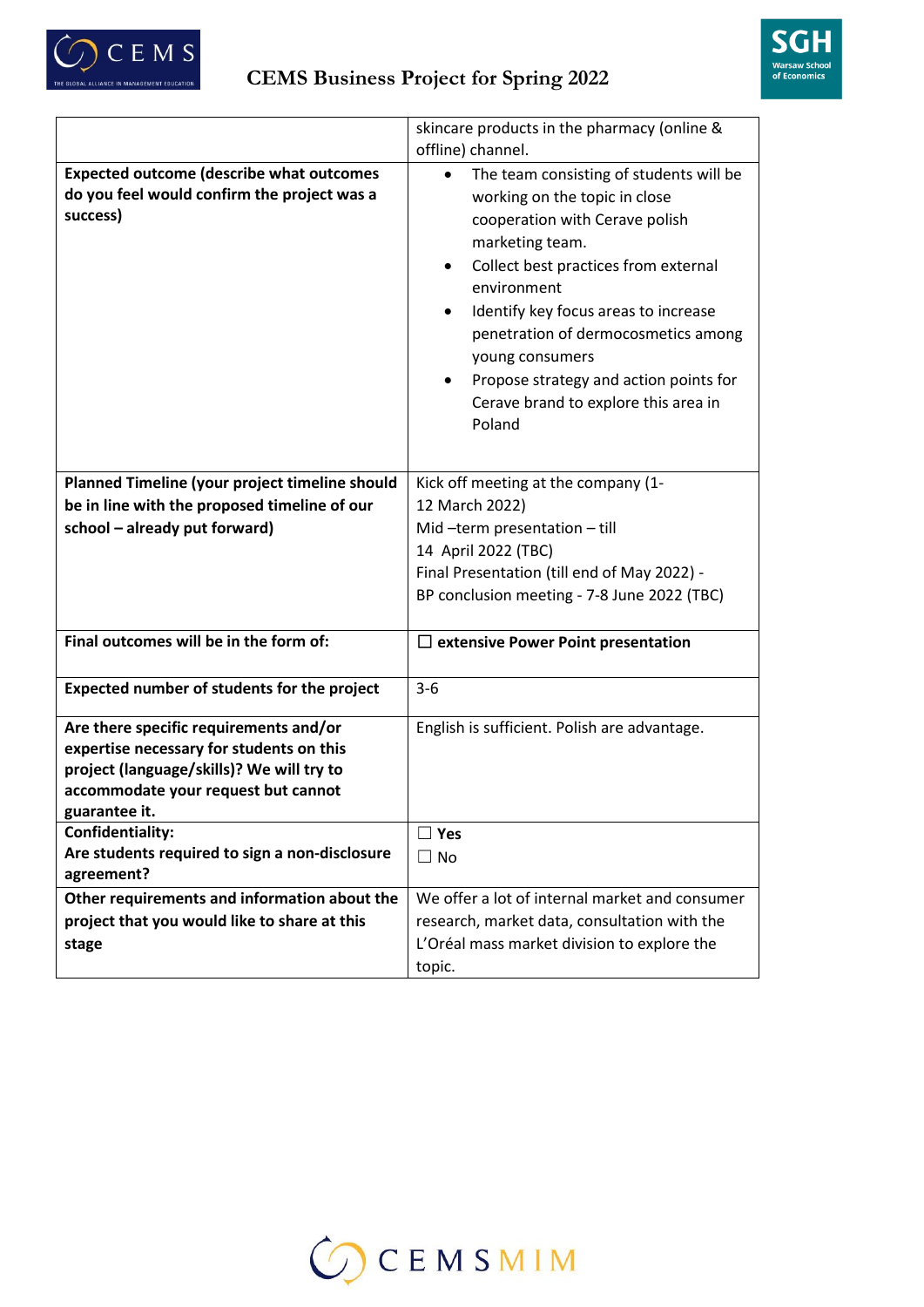



| <b>Company &amp; Contact Information</b>         |                                                   |
|--------------------------------------------------|---------------------------------------------------|
| <b>Organisation Name</b>                         | Siemens Healthineers (SHS) Global HQ              |
| <b>Primary Industry</b>                          | Healthcare, med-tech                              |
| <b>Company logo</b>                              |                                                   |
|                                                  | SIEMENS <sub>.</sub><br>Healthineers <sup>:</sup> |
| <b>Project Sponsor</b>                           |                                                   |
| <b>Name</b>                                      | Indrajit Sahoo                                    |
| <b>Job Title</b>                                 | Global Head, Business & Operations                |
|                                                  | Development, SkillSphere                          |
| Main contact (if different from Project Sponsor) |                                                   |
| <b>Name</b>                                      | Jenny Pak & Jitendra Kumar Behera                 |
| <b>Job Title</b>                                 | Business & Operations Development,                |
|                                                  | SkillSphere                                       |
| Location (City, Country)                         | Erlangen, Germany                                 |

| <b>Project Information</b>                                                       |                                                                                                                                                                                                                                                                                                                                                                                                                                                                                                                                            |
|----------------------------------------------------------------------------------|--------------------------------------------------------------------------------------------------------------------------------------------------------------------------------------------------------------------------------------------------------------------------------------------------------------------------------------------------------------------------------------------------------------------------------------------------------------------------------------------------------------------------------------------|
| <b>Business Project Title (short clear title)</b>                                | Medtech: Go-to-Market Strategy for Next-Gen                                                                                                                                                                                                                                                                                                                                                                                                                                                                                                |
|                                                                                  | <b>Digital Education Technology</b>                                                                                                                                                                                                                                                                                                                                                                                                                                                                                                        |
| <b>Business Project objectives (describe the</b><br>project and desired outcome) | Develop a Go-to-Market strategy for<br>Siemens Healthineers' state-of-the-art<br>digital Education products, within<br>Artificial Intelligence, Virtual Reality,<br><b>Augmented Reality and Machine</b><br>Learning<br>Create a new break-through model for<br>a digital education environment which<br>will be suitable to the healthcare<br>education market and increase the<br>customer's Willingness to Pay (WTP)<br>and the usability                                                                                               |
| <b>Business Project background information and</b>                               | Background                                                                                                                                                                                                                                                                                                                                                                                                                                                                                                                                 |
| key challenges                                                                   | • Siemens Healthineers has over the last years<br>developed a series of state-of-the art digital<br>education within Artificial Intelligence, Virtual<br>Reality, Augmented Reality and Machine<br>Learning to cover an unmet market need<br>• Our market research shows that the med-tech<br>digital learning technology/solutions will<br>experience exponential growth in future.<br>• However, there is a lack of clear<br>understanding of the market needs,<br>characteristics and which products should be<br>emphasized in Poland. |

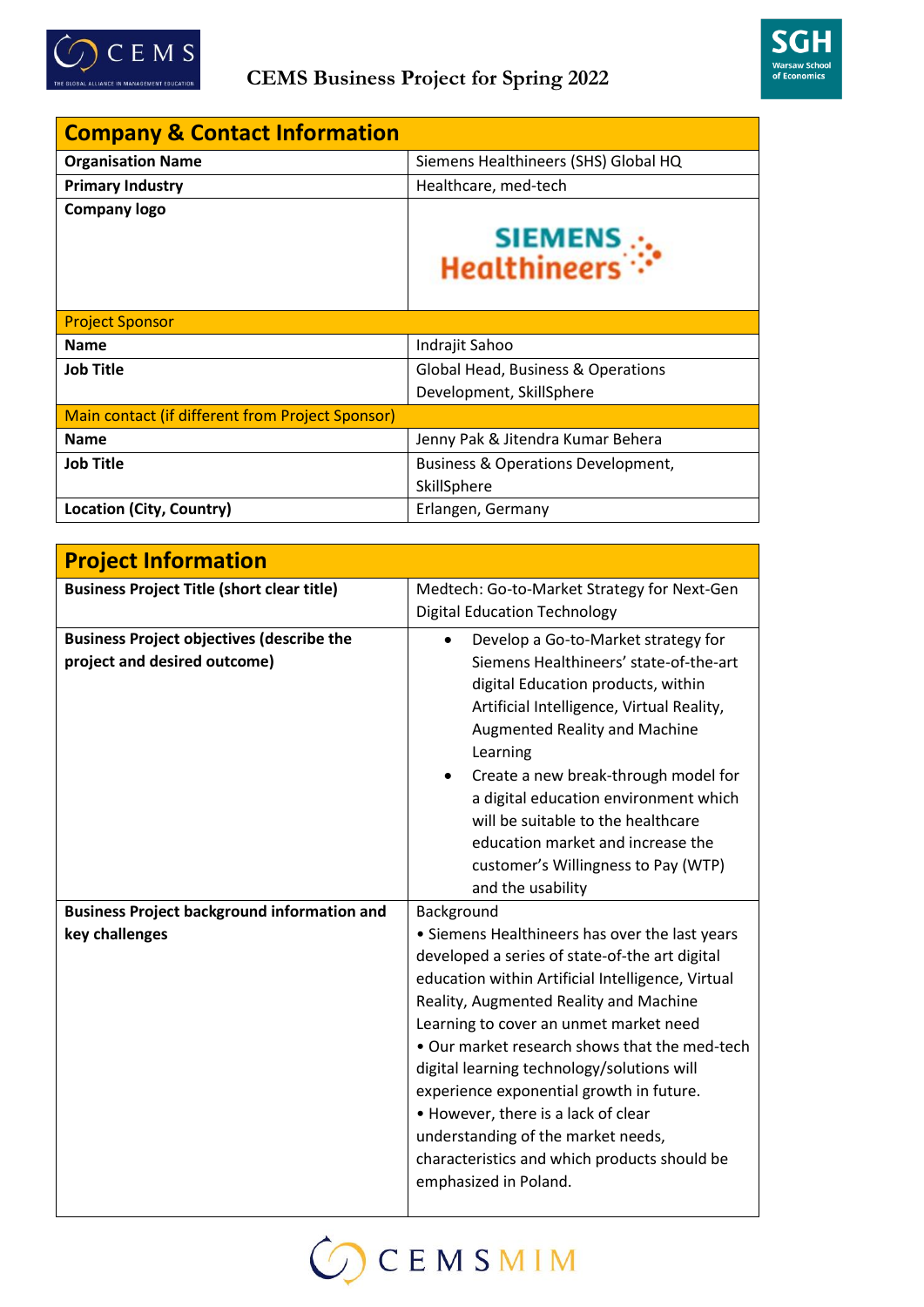



|                                                 | Key challenges                                   |
|-------------------------------------------------|--------------------------------------------------|
|                                                 | · Diverse product portfolio: How does the        |
|                                                 | created strategy account for the diverse scope   |
|                                                 | of immersive and digital education products      |
|                                                 | that SHS have? What is the common ground         |
|                                                 | between the products? And how can they be        |
|                                                 | promoted in unity (or could there be a different |
|                                                 | strategy?)                                       |
|                                                 | • Innovation: what are the innovative            |
|                                                 | tools/channels to communicate successfully       |
|                                                 | with customers?                                  |
|                                                 | • Partnership: Should we seek partnerships to    |
|                                                 | build our digital environment?                   |
|                                                 | • New opportunities: What other new business     |
|                                                 | opportunities could exist?                       |
|                                                 | . Willingness to pay: How can we increase        |
|                                                 | customers willingness to pay for education?      |
|                                                 | • Acceptance of online/digital training: How do  |
|                                                 | we influence adoption?                           |
|                                                 | . Value of education: How do we define and       |
|                                                 | measure the customer's return on investment?     |
| <b>Expected outcome (describe what outcomes</b> | Please refer to Business Project objectives      |
| do you feel would confirm the project was a     | above. Example of deliverable could be:          |
| success)                                        | • Holistic GTM strategy1 (.pptx):                |
|                                                 | <b>Executive Summary</b>                         |
|                                                 | • Value proposition                              |
|                                                 | · Identify targetable, addressable market        |
|                                                 | . Pricing strategy for products                  |
|                                                 | · Positioning strategy for products              |
|                                                 | • Marketing plan                                 |
|                                                 | · Sales strategy                                 |
|                                                 | GTM implementation process roadmap               |
|                                                 | • Business Model Canvas (.pptx)                  |
|                                                 | • Business case for the target customer & SHS    |
|                                                 | Poland (.xlsx or .pptx)                          |
| Planned Timeline (your project timeline should  | Kick off meeting at the company (1-              |
| be in line with the proposed timeline of our    | 12 March 2022)                                   |
| school - already put forward)                   | Proposed timeline works for SHS.                 |
|                                                 | Mid-term presentation-till                       |
|                                                 | 14 April 2022 (TBC)                              |
|                                                 | Proposed timeline works for SHS.                 |
|                                                 | Final Presentation (till end of May 2022)        |
|                                                 | - Proposed timeline works for SHS.               |
|                                                 |                                                  |
|                                                 | BP conclusion meeting - 7-8 June 2022 (TBC)      |
| Final outcomes will be in the form of:          | Proposed timeline works for SHS.                 |
|                                                 | $\Box$ extensive Power Point presentation and    |
|                                                 | written report                                   |
| Expected number of students for the project     | 4-5 students are recommended (flexible)          |

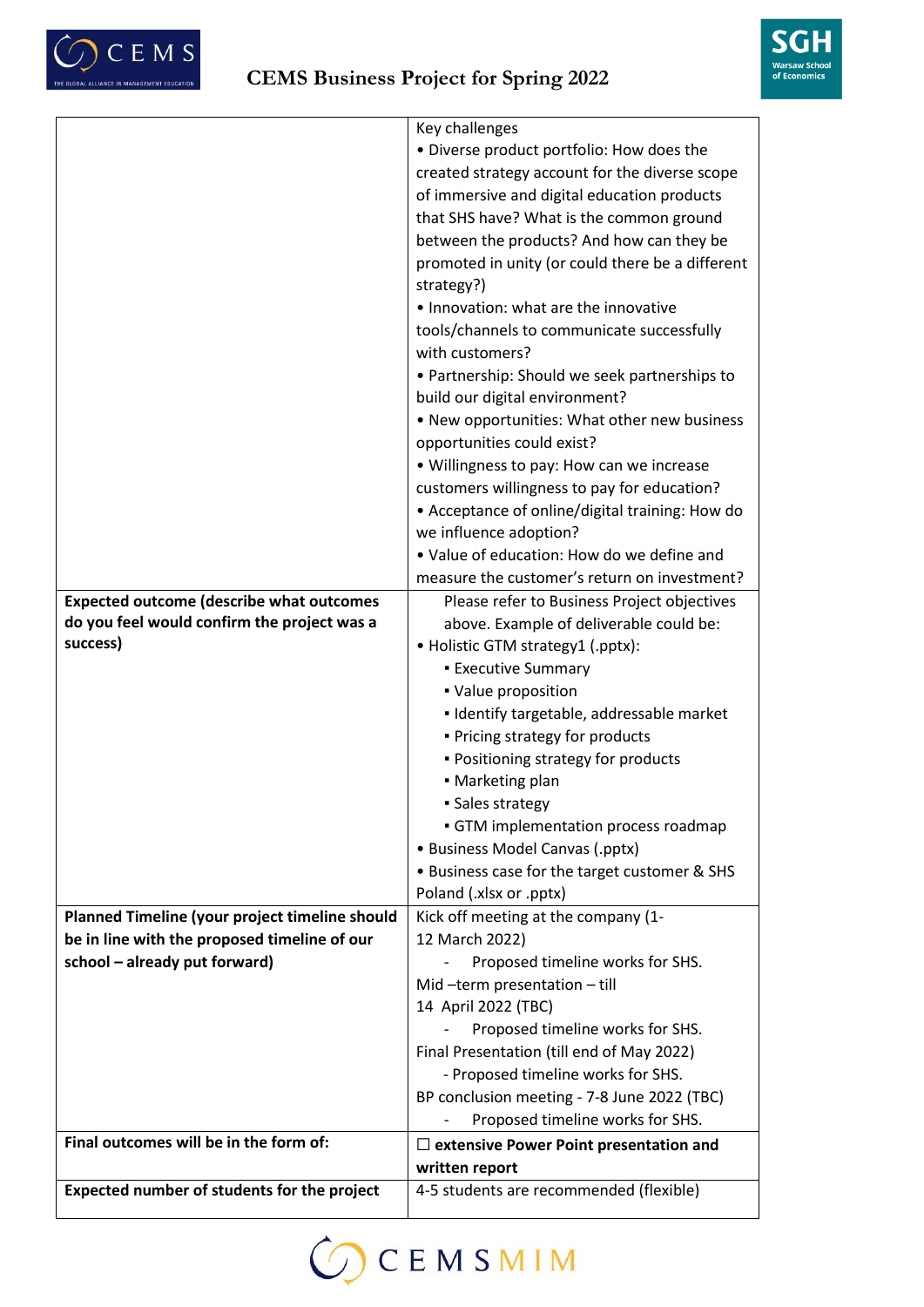



| Are there specific requirements and/or         | • Specialisation/Skills: Consulting, Market        |
|------------------------------------------------|----------------------------------------------------|
| expertise necessary for students on this       | Research, Marketing, Digital technologies,         |
| project (language/skills)? We will try to      | Digital transformation, Business Analytics, Excel, |
| accommodate your request but cannot            | Power Point.                                       |
| guarantee it.                                  | • Affinity: Customer Experience, Customer          |
|                                                | Engagement, Learning, IT                           |
|                                                | • Languages: English + local language of at least  |
|                                                | two members of the team                            |
| Confidentiality:                               | l l Yes                                            |
| Are students required to sign a non-disclosure | $\Box$ No                                          |
| agreement?                                     |                                                    |
| Other requirements and information about the   |                                                    |
| project that you would like to share at this   |                                                    |
| stage                                          |                                                    |

| <b>Company &amp; Contact Information</b>         |                                |
|--------------------------------------------------|--------------------------------|
| <b>Organisation Name</b>                         | Unibail-Rodamco-Westfield      |
| <b>Primary Industry</b>                          | <b>Real Estate</b>             |
| <b>Company logo</b>                              | UNIBAIL-RODAMCO-WESTFIELD      |
| <b>Project Sponsor</b>                           |                                |
| <b>Name</b>                                      | Katarzyna Majewska             |
| <b>Job Title</b>                                 | Junior Human Resources Manager |
| Main contact (if different from Project Sponsor) |                                |
| <b>Name</b>                                      | Natalia Kuc                    |
| <b>Job Title</b>                                 | <b>Development Analyst</b>     |
| Location (City, Country)                         | Warsaw, Poland                 |

| <b>Project Information</b>                        |                                                |
|---------------------------------------------------|------------------------------------------------|
| <b>Business Project Title (short clear title)</b> | Designing the strategy for large-scale, mixed- |
|                                                   | use development project based on the example   |
|                                                   | of real-life case. Research of the best mixed  |
|                                                   | used projects in the world.                    |
| <b>Business Project objectives (describe the</b>  | The main objective of the project is to:       |
| project and desired outcome)                      | Make a recommendation on the                   |
|                                                   | ambition, positioning, uses mix, size          |
|                                                   | and key tenants for real life                  |
|                                                   | development project                            |
|                                                   | Analyse real estate market trends,             |